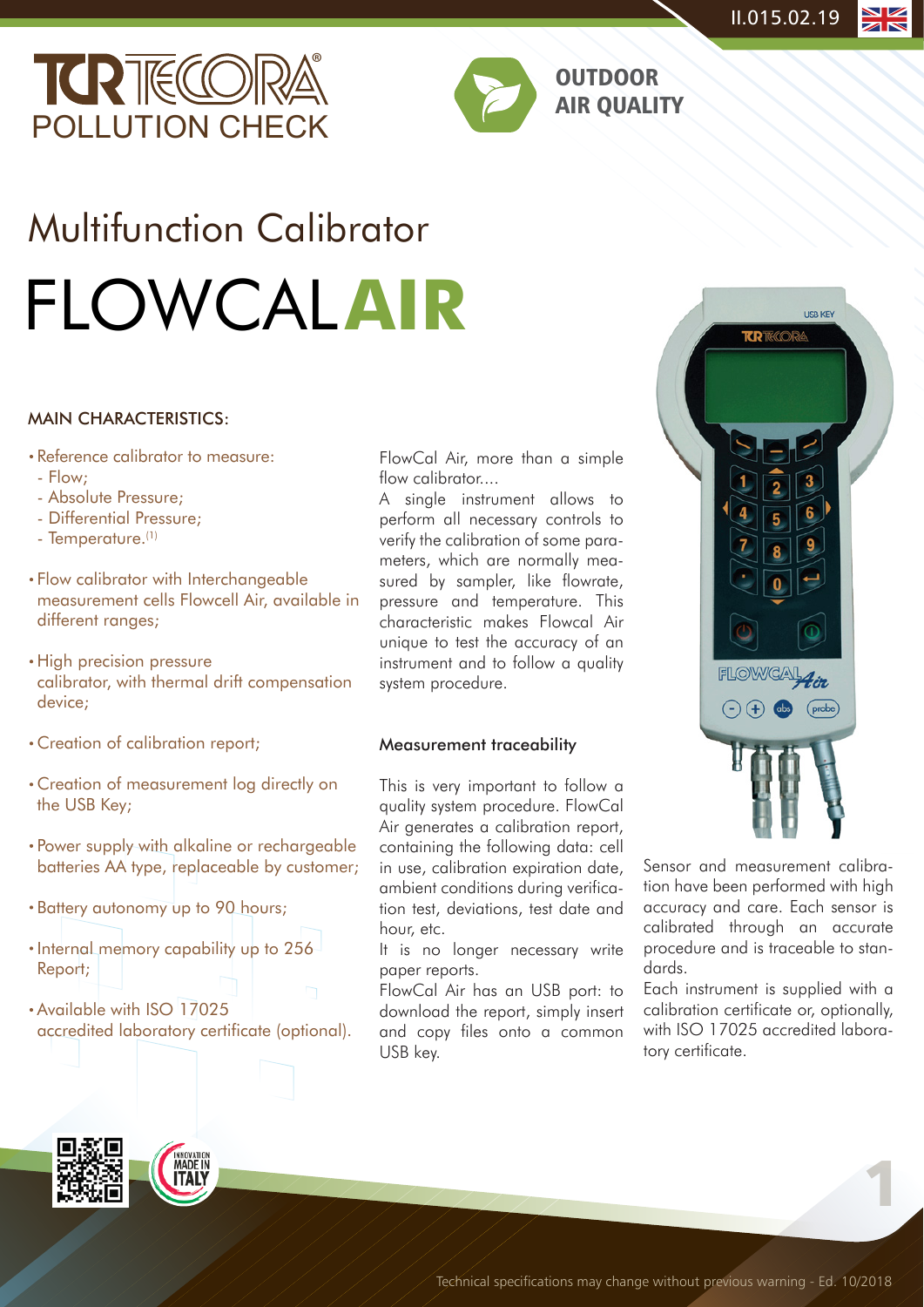# ® **TORTHELLO** POLLUTION CHECK



### Flowrate cells FlowCell Air:

The flowrate cells, FlowCell Air, are calibrated individually: each cell saves on its microchip all the information for the calibration traceability.

## CELL MODELS AND CHARACTERISTICS:

## ○ <u>HI Flow Venturi</u>

Range Cell material Built-in Temp. Sensor accuracy Connection Application Flow measurement accuracy Working temperature

Code Hosebarb for Hi Flow cell

#### ○ <u>MID Flow Venturi</u>

Range Cell material Built-in Temp. Sensor accuracy **Connection** Application Flow measurement accuracy Working temperature

Code Hosebarb for MID Flow cell

#### o Low Flow LF1060 (\*)

Range Cell material Built-in Temp. Sensor accuracy Connection Application **Code** Flow measurement accuracy Working temperature

#### ் <u>Low Flow Laminar Cell</u>

Ranges Cell material Built-in Temp. Sensor accuracy **Connection Application** Flow measurement accuracy Working temperature Code for cell 0.05 - 1.5 l/min Code for cell 0.01 - 0.25 l/min : 150 - 600 l/min : 1% f.s. : Anodized aluminium : Better than 1% ±0.2 °C :-20 +60°C : male fitting diam. 31.65mm : Hi Volume samplers for micro pollutants and PM10 : AB99-008-0010SP : AB99-008-9910SP

- : 10 60 l/min  $\cdot$  1% f s. : Anodized aluminium : Better than 1% ±0.2 °C :-20 +60°C
- : female fitting diam. 31.75mm
- : PM10/2.5 samplers,
- portable and isokinetic samplers
- : AB99-008-0011SP : AB99-008-9911SP
- : 0.5 10.5 l/min : 1% f.s. : AISI 316 steel : better than 1% ±0.2 °C :-20 +60°C : threaded hosebarb 1/4" gas : personal samplers, analyzers : AB99-008-0012SP

: 0.05 - 1.5 l/min and 0.01– 0.25 l/min : 1% f.s. : AISI 316 steel : better than 1% ±0.2 °C  $: -20 + 60^{\circ}C$ : threaded hosebarb 1/4" gas : personal samplers, analyzers : AB99-008-0013SP : AB99-008-0014SP

*(\*) Necessary the release of the software FlowCal v2.00*

#### How to use the measurement cell:

With Flowcal Air it is very simple: just connect the cell to the instrument and switch it on. Immediately the cell will be recognized, therefore will be available for the flow measurement.

Each cell has an ambient temperature sensor screened from the solar beam.





Connection detail



Connection detail

 $\frac{8}{2}$ 

de 31.65





2